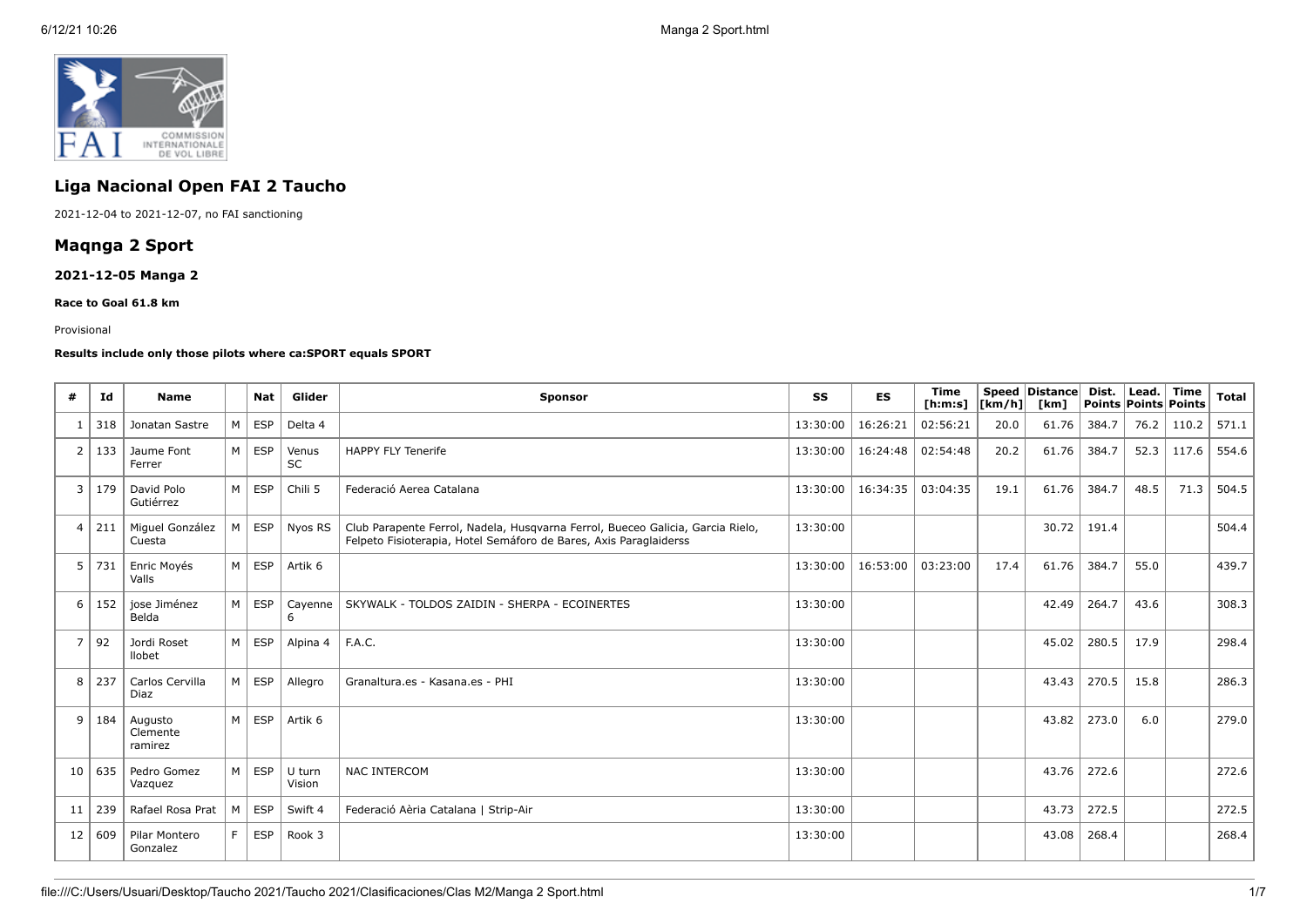6/12/21 10:26 Manga 2 Sport.html

| #   | Id  | <b>Name</b>                   |   | Nat                 | Glider         | Sponsor                                                   | SS       | <b>ES</b> | Time<br>[ <b>h</b> : <b>m</b> : <b>s</b> ] | $\lfloor km/h \rfloor$ [km] | Speed   Distance | Dist.<br>Points Points Points | $\vert$ Lead. $\vert$ | <b>Time</b> | Total |
|-----|-----|-------------------------------|---|---------------------|----------------|-----------------------------------------------------------|----------|-----------|--------------------------------------------|-----------------------------|------------------|-------------------------------|-----------------------|-------------|-------|
| 13  | 81  | Dani Martínez<br>Alarcón      | M | <b>ESP</b>          | Spice          | Skywalk España - Castillo de Segura - OlivAir - Ibex Team | 13:30:00 |           |                                            |                             | 40.93            | 255.0                         |                       |             | 255.0 |
| 14  | 735 | Raul Gonzalez<br>Monaj        |   | $M \vert$ ESP       | 777<br>Queen 2 |                                                           | 13:30:00 |           |                                            |                             | 39.69            | 247.3                         |                       |             | 247.3 |
| 15  | 745 | Joan Penella                  |   | $M \vert ESP$       | Ikuma2         | Ager Aventura't                                           | 13:30:00 |           |                                            |                             | 38.84            | 242.0                         |                       |             | 242.0 |
| 16  | 198 | Josep Ramon<br>Penella Ros    |   | $M \vert ESP$       | Delta 3        |                                                           | 13:30:00 |           |                                            |                             | 38.82            | 241.8                         |                       |             | 241.8 |
| 17  | 240 | Adrià Fabra<br>Amorós         |   | $M \vert ESP$       | Ikuma2         |                                                           | 13:30:00 |           |                                            |                             | 35.70            | 222.4                         |                       |             | 222.4 |
| 18  | 260 | Sergi Pifarré<br>Abad         |   | $M \vert$ ESP       | Ikuma2         | Àger Aventura't                                           | 13:30:00 |           |                                            |                             | 33.92            | 211.3                         |                       |             | 211.3 |
| 19  | 756 | Vicente Abarca<br>Fernandez   |   | $M \vert ESP \vert$ | Eden 7         |                                                           | 13:30:00 |           |                                            |                             | 33.51            | 208.8                         |                       |             | 208.8 |
| 20  | 84  | Jose Antonio<br>Perez Jorge   |   | $M \vert$ ESP       | PHI<br>Allegro |                                                           | 13:30:00 |           |                                            |                             | 16.25            | 101.2                         |                       |             | 101.2 |
| 21  | 637 | Javier Vazquez<br>Fernandez   |   | $M \vert ESP$       | Venus<br>SC    |                                                           | 13:30:00 |           |                                            |                             | 14.27            | 88.9                          |                       |             | 88.9  |
| 22  | 258 | Óliver Álvarez<br>Lorenzo     | M | <b>ESP</b>          | Comet          | Parapente Ferrol                                          | 13:30:00 |           |                                            |                             | 12.84            | 80.0                          |                       |             | 80.0  |
| 23  | 746 | Carlos Pérez<br>Andrés        |   | $M \vert$ ESP       | Rush 5         |                                                           | 13:30:00 |           |                                            |                             | 12.73            | 79.3                          |                       |             | 79.3  |
| 24  | 203 | Javier Liria<br>López         |   | $M \vert$ ESP       | Eden 7         | Mundosa®, federació aèria catalana                        | 13:30:00 |           |                                            |                             | 6.14             | 38.2                          |                       |             | 38.2  |
| 25  | 625 | <b>Manuel Presas</b><br>vence |   | $M \vert$ ESP       | Venus<br>SC    |                                                           | 13:30:00 |           |                                            |                             | 5.17             | 32.2                          |                       |             | 32.2  |
| ABS | 257 | Josep Requeni<br>Rausell      |   | $M \vert ESP$       | Rush 4         |                                                           |          |           |                                            |                             |                  |                               |                       |             | 0.0   |

## **Task definition**

| <b>No</b>      | Leg Dist.        | Id     | <b>Radius</b>      | Open  | Close | <b>Coordinates</b>           | <b>Altitude</b> |
|----------------|------------------|--------|--------------------|-------|-------|------------------------------|-----------------|
| 1              | $0.0$ km         | SD4076 | 400 m              | 12:30 | 15:00 | Lat: 28.14511 Lon: -16.73607 | 744 m           |
| 2 SS           | $1.4 \text{ km}$ | S08005 | 7000 m             | 13:30 | 17:30 | Lat: 28.06991 Lon: -16.72517 | 47 m            |
| 3              | 4.4 km           | S08005 | $4000 \; \text{m}$ | 13:30 | 17:30 | Lat: 28.06991 Lon: -16.72517 | 47 m            |
| 4              | 13.6 km          | SD5057 | 9000 m             | 13:30 | 17:30 | Lat: 28.2491 Lon: -16.81792  | 550 m           |
| 5              | 22.3 km          | S00074 | 7000 m             | 13:30 | 17:30 | Lat: 28.09038 Lon: -16.64334 | 711 m           |
| 6              | 36.9 km          | SD5057 | 3000 m             | 13:30 | 17:30 | Lat: 28.2491 Lon: -16.81792  | 550 m           |
| $\overline{7}$ | 50.6 km          | S14095 | $500 \text{ m}$    | 13:30 | 17:30 | Lat: 28.13253 Lon: -16.70468 | 890 m           |
| 8              | 54.3 km          | SG2000 | 2000 m             | 13:30 | 17:30 | Lat: 28.09787 Lon: -16.75192 | 0 <sub>m</sub>  |

file:///C:/Users/Usuari/Desktop/Taucho 2021/Taucho 2021/Clasificaciones/Clas M2/Manga 2 Sport.html 2/7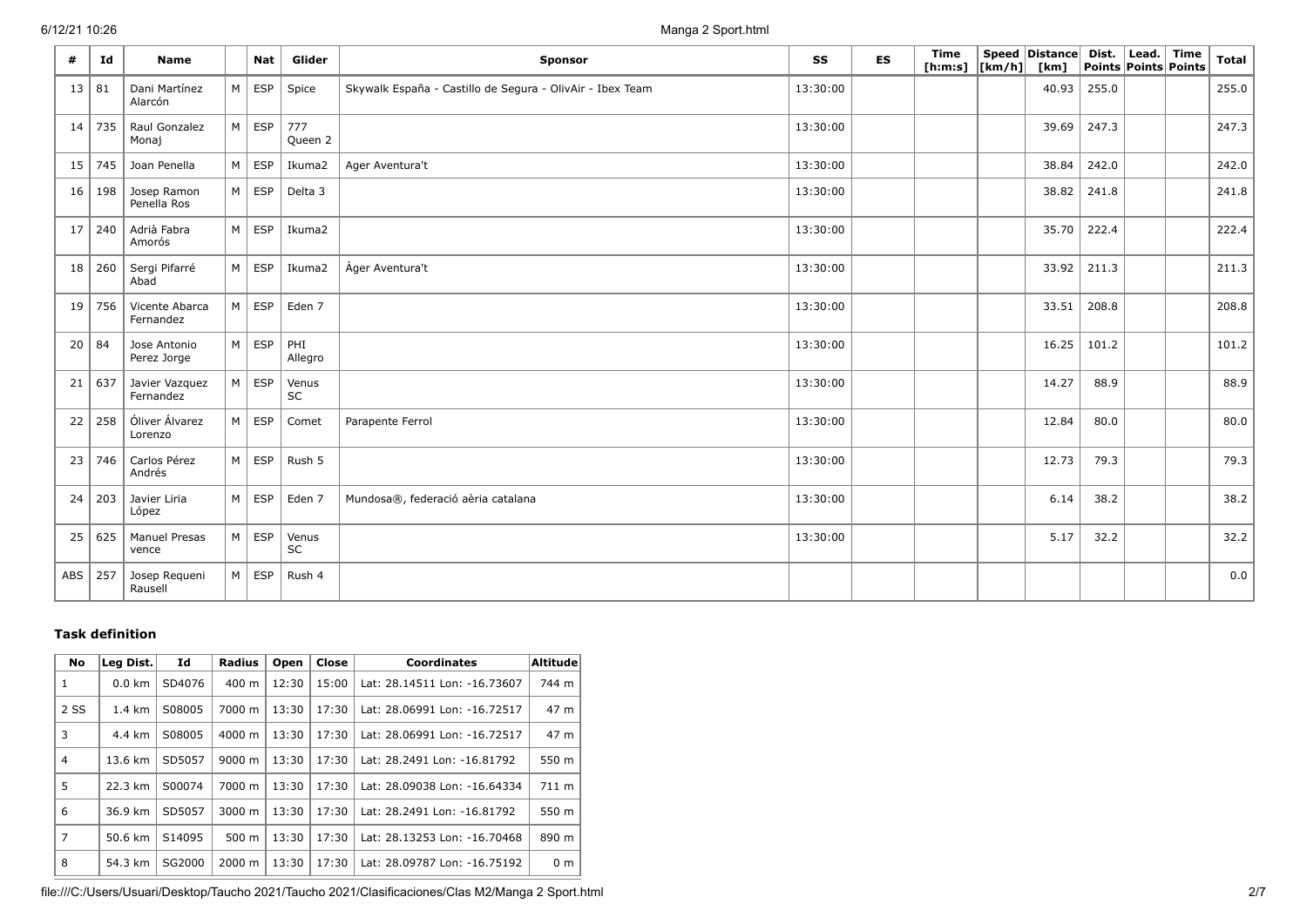6/12/21 10:26 Manga 2 Sport.html

| No    | Leg Dist.        | Id               | Radius   Open   Close |  | <b>Coordinates</b>                                                       | <b>Altitude</b> |
|-------|------------------|------------------|-----------------------|--|--------------------------------------------------------------------------|-----------------|
| 9     |                  | 57.3 km   SG2000 |                       |  | 5000 m   13:30   17:30   Lat: 28.09787 Lon: -16.75192                    | 0 <sub>m</sub>  |
| 10 ES |                  |                  |                       |  | 60.3 km   SG2000   2000 m   13:30   17:30   Lat: 28.09787 Lon: -16.75192 | 0 <sub>m</sub>  |
| 11    | 61.8 km   SG2000 |                  |                       |  | 500 m   13:30   17:30   Lat: 28.09787 Lon: -16.75192                     | 0 <sub>m</sub>  |

### **Notes**

| Ιd | Name                                | <b>Note</b> |
|----|-------------------------------------|-------------|
|    | 257 Josep Requeni Rausell   Ausente |             |

## **Penalties**

*Note: % penalty is used to calc penalty as a % of total score. Both types can be combined. None affect the scoring of other pilots.*

| Id | Name                         |    | $ \%$ penalty points penalty | Reason                             |
|----|------------------------------|----|------------------------------|------------------------------------|
|    | 211   Miguel González Cuesta | 0% |                              | -313   Bonus for helping in rescue |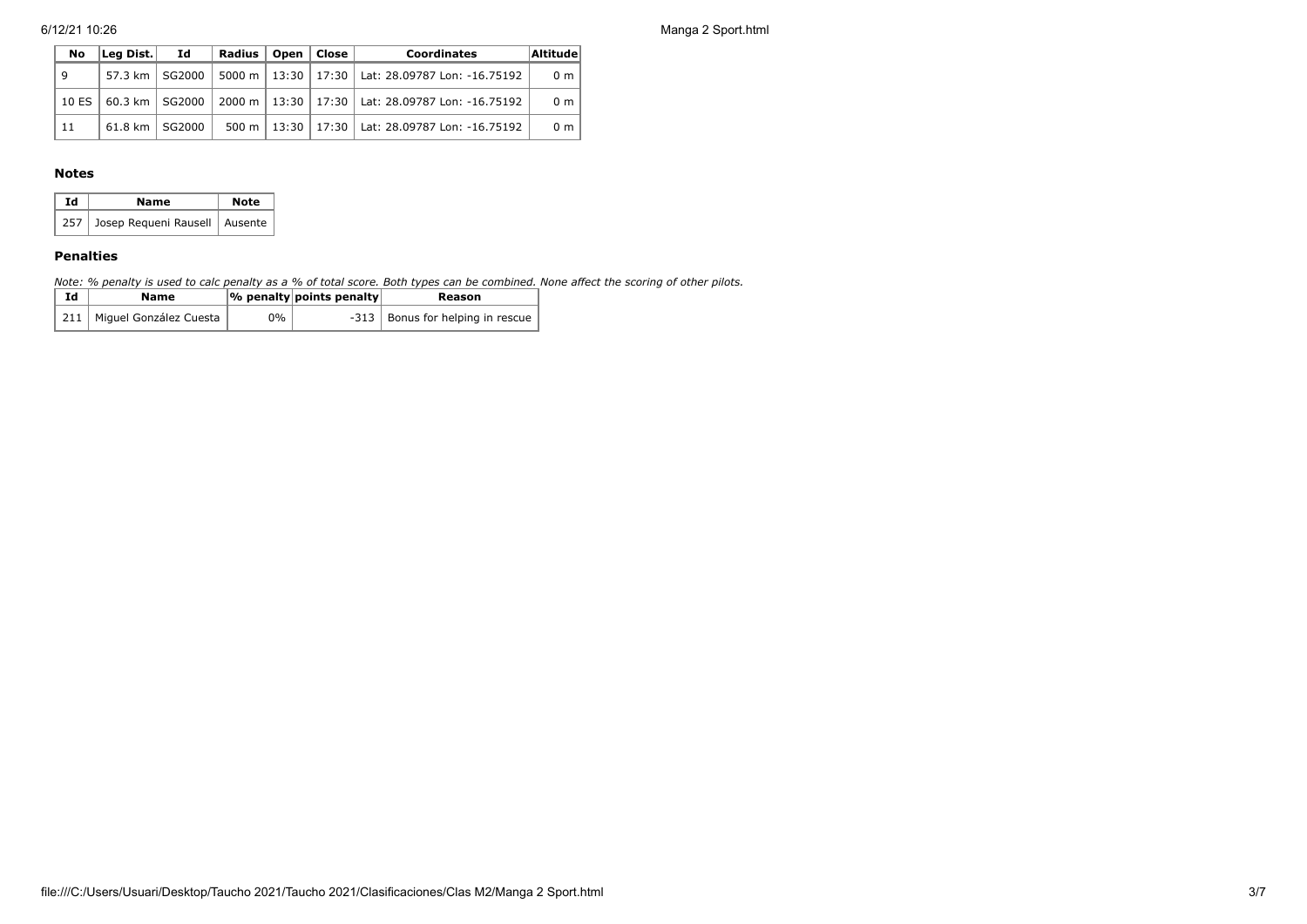6/12/21 10:26 Manga 2 Sport.html

**Pilots not yet processed (NYP)**

**Id Name**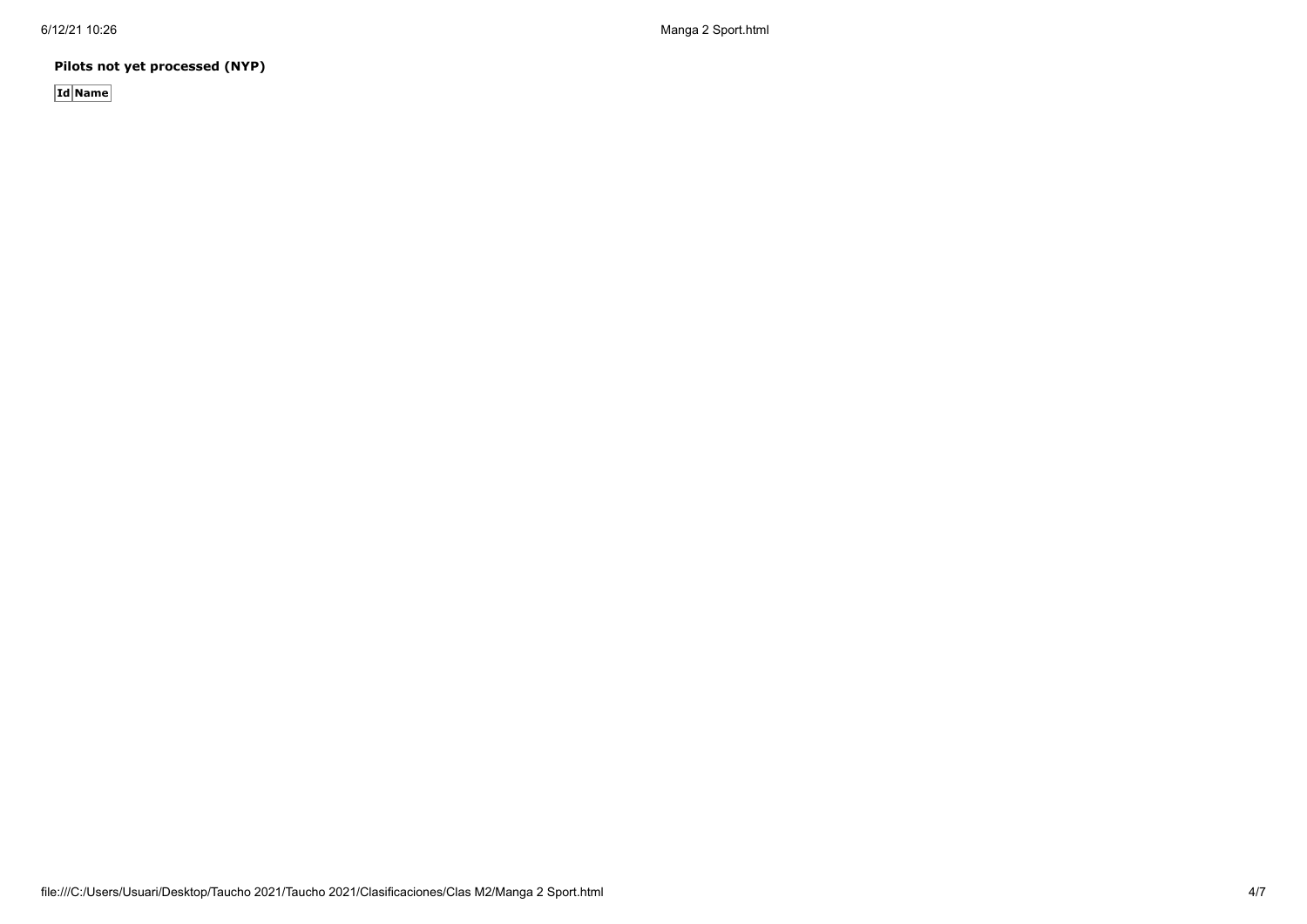### **Task statistics**

| param                           | value                |
|---------------------------------|----------------------|
| ss distance                     | 58.802               |
| task distance                   | 61.756               |
| launch_to_ess_distance          | 60.256               |
| no_of_pilots_present            | 96                   |
| no_of_pilots_flying             | 95                   |
| no_of_pilots_lo                 | 38                   |
| no_of_pilots_reaching_nom_dist  | 74                   |
| no_of_pilots_reaching_es        | 57                   |
| no_of_pilots_reaching_goal      | 57                   |
| sum_flown_distance              | 4696.271             |
| best dist                       | 61.756               |
| best time                       | 1.9417               |
| worst_time                      | 3.3833               |
| qnh_setting                     | 1013.25              |
| no_of_pilots_in_competition     | 98                   |
| no of pilots landed before stop | 0                    |
| sum_dist_over_min               | 4316.271             |
| sum_real_dist_over_min          | 4316.271             |
| sum_flown_distances             | 4696.271             |
| best_real_dist                  | 61.756               |
| last_finisher_start_time        | 2021-12-05T13:30:00Z |
| last_start_time                 | 2021-12-05T13:30:00Z |
| first_start_time                | 2021-12-05T13:30:00Z |
| first_finish_time               | 2021-12-05T15:26:30Z |
| max_time_to_get_time_points     | 3.3351               |
| goalratio                       | 0.6                  |
| arrival_weight                  | 0                    |
| departure_weight                | 0                    |
| leading_weight                  | 0.162                |
| time_weight                     | 0.4533               |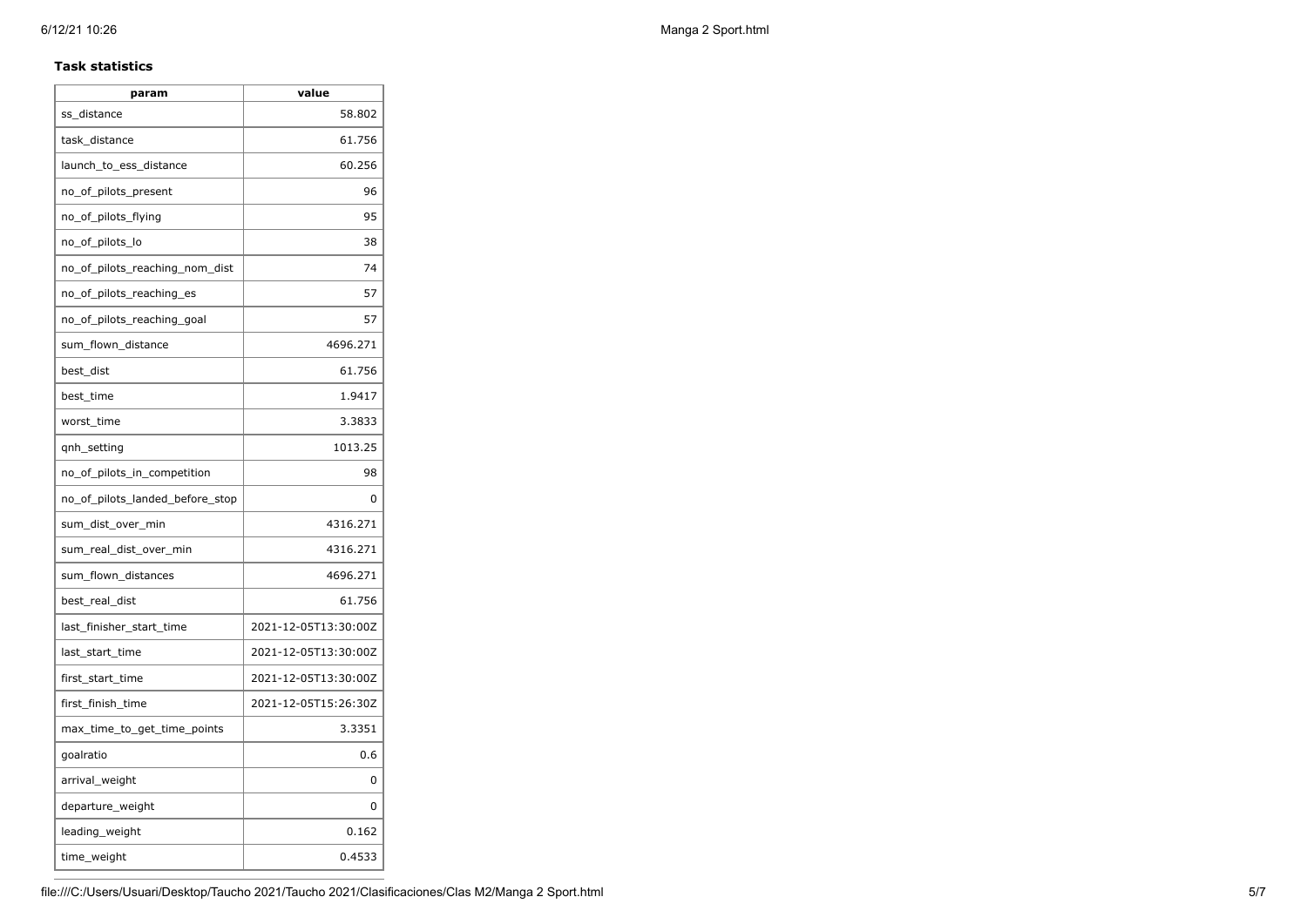| value    |
|----------|
| 0.3847   |
| 1.2206   |
| 384.736  |
| 453.264  |
| 0        |
| 162      |
| $\Omega$ |
| 1        |
| 1        |
| 1        |
| 1        |
| 1        |
| 0.9956   |
| 0        |
|          |

## **Scoring formula settings**

| param                                        | value    |
|----------------------------------------------|----------|
| id                                           | GAP2020  |
| use_distance_points                          | 1        |
| use time points                              | 1        |
| use_departure_points                         | 0        |
| use_leading_points                           | 1        |
| use arrival position points                  | 0        |
| use_arrival_time_points                      | 0        |
| time points if not in goal                   | 0        |
| jump_the_gun_factor                          | $\Omega$ |
| jump_the_gun_max                             | 0        |
| use_1000_points_for_max_day_quality          | $\Omega$ |
| normalize_1000_before_day_quality            | 0        |
| time_validity_based_on_pilot_with_speed_rank | 1        |
| bonus gr                                     | 4        |
| no_pilots_in_goal_factor                     | 0.8      |